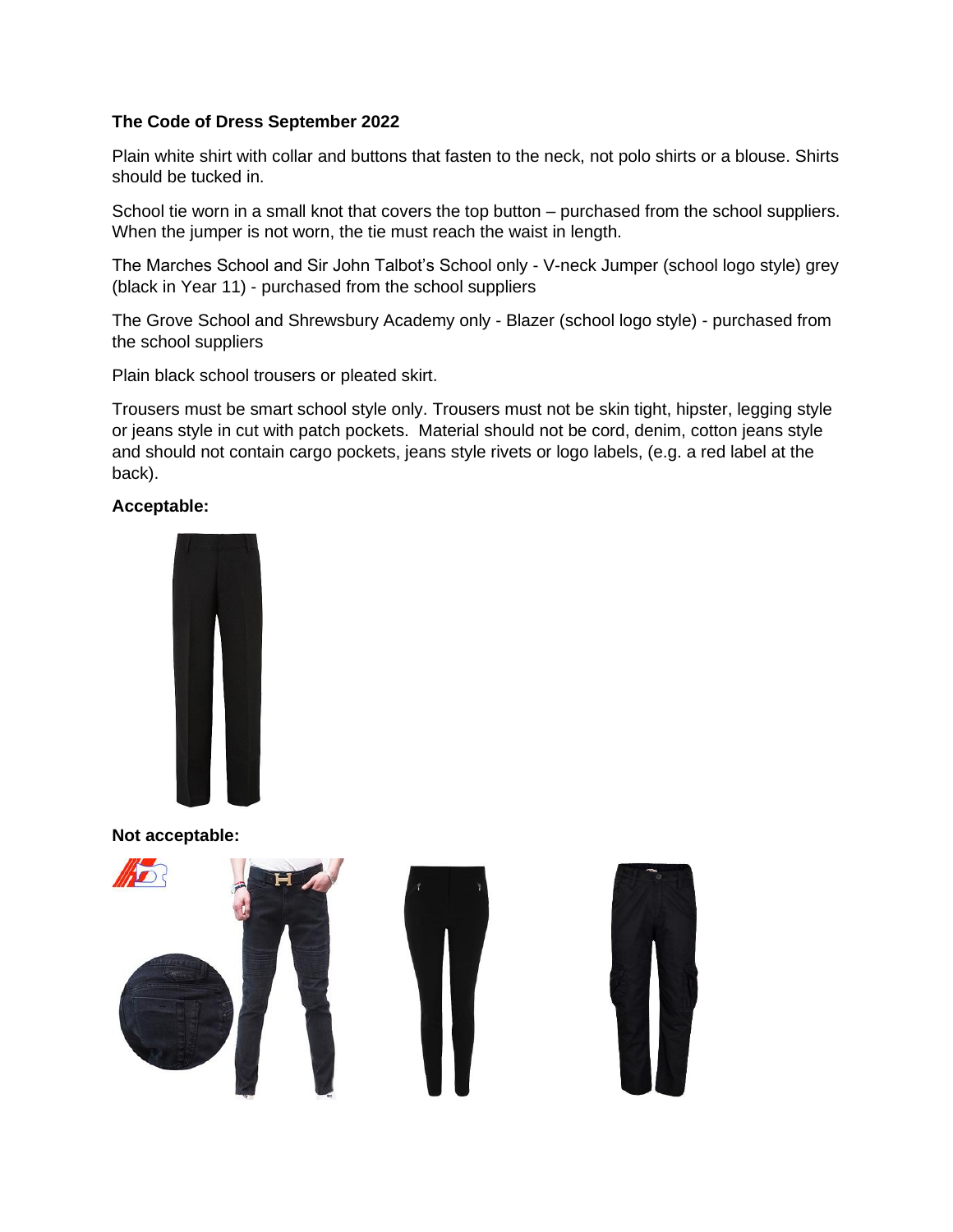Skirts must be 2cm at most above the knee or 22" length only and worn without rolling over. Skirts should be the pleated panel skirt available from the school supplier or identical in cut. It does not contain zips, patches or pockets and does not cling to the body or ride up whilst walking, it is not a skater style skirt.

# **Acceptable:**



# **Not acceptable:**



Plain black tights only must be worn with skirts

Socks with trousers should be ankle length in black, white or grey

## **Footwear**

Shoes must be plain black leather or leather look school or office style**. Boots trainer or canvas pumps of any kind are not permitted**. Shoes must not be canvas, suede, contain coloured flashes, logos, eyelets that are not black.

# **Acceptable:**

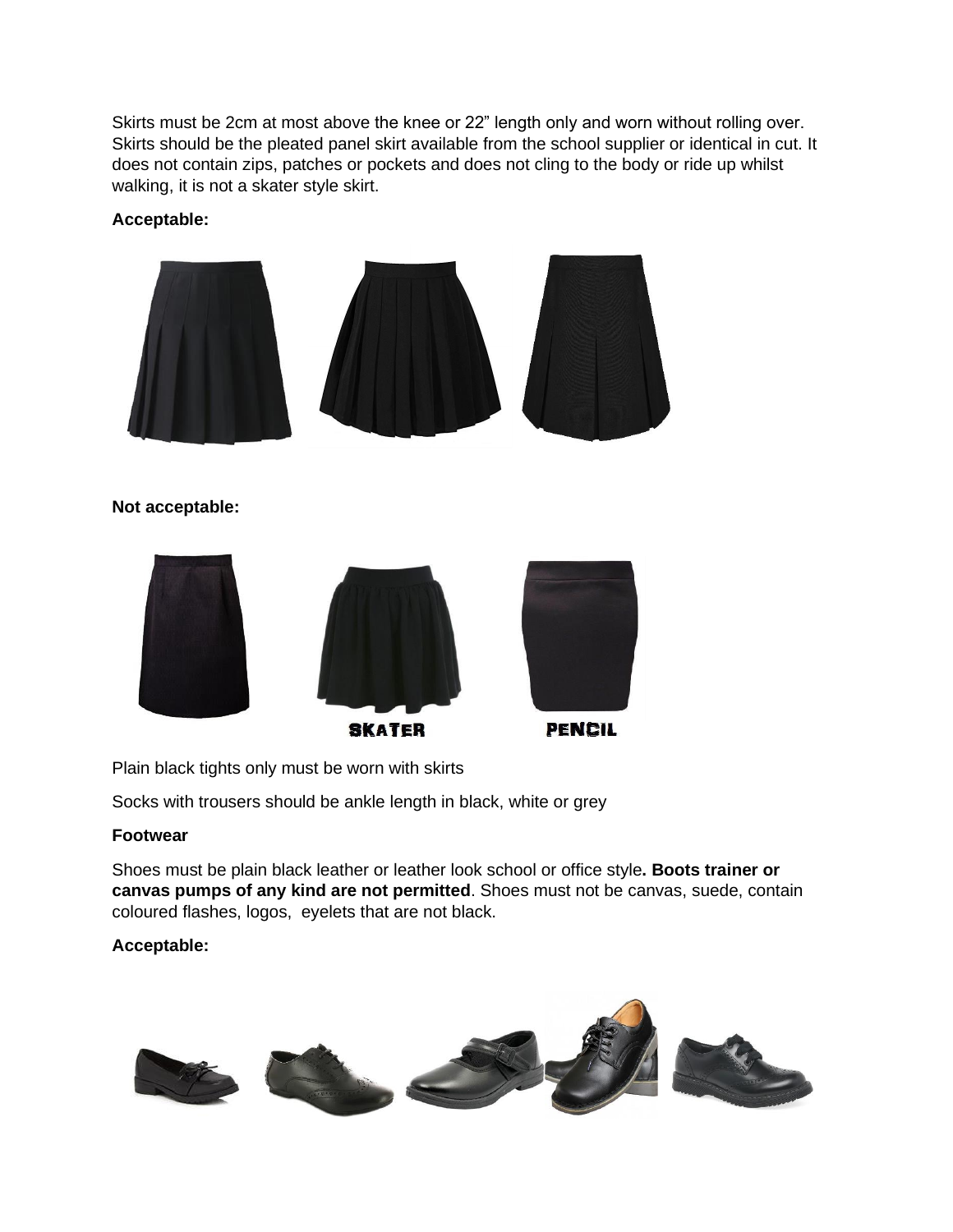

**Not Acceptable:**







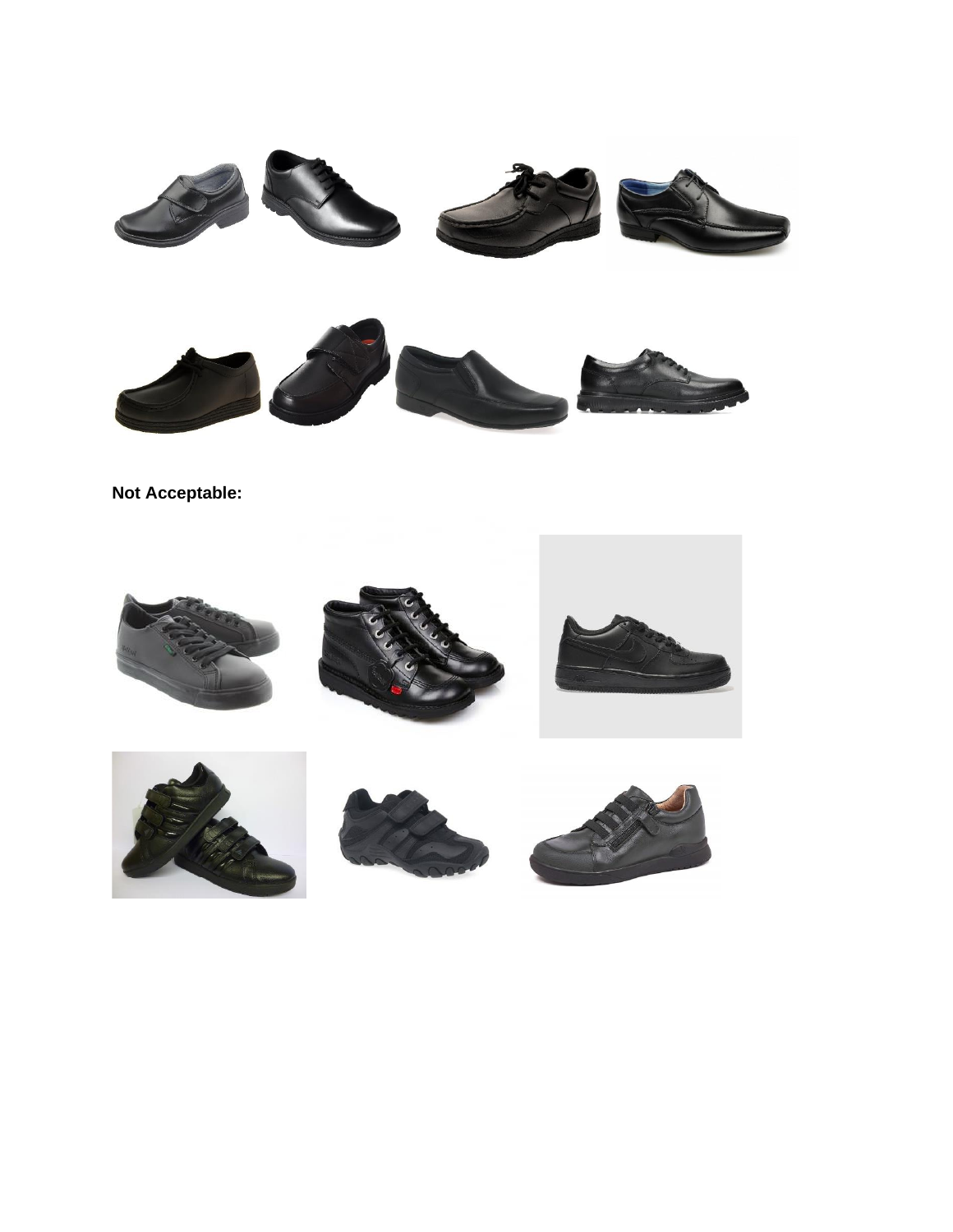

Heels should be no higher than 2cm and shoes should be fastened to the feet rather than loose slip on styles.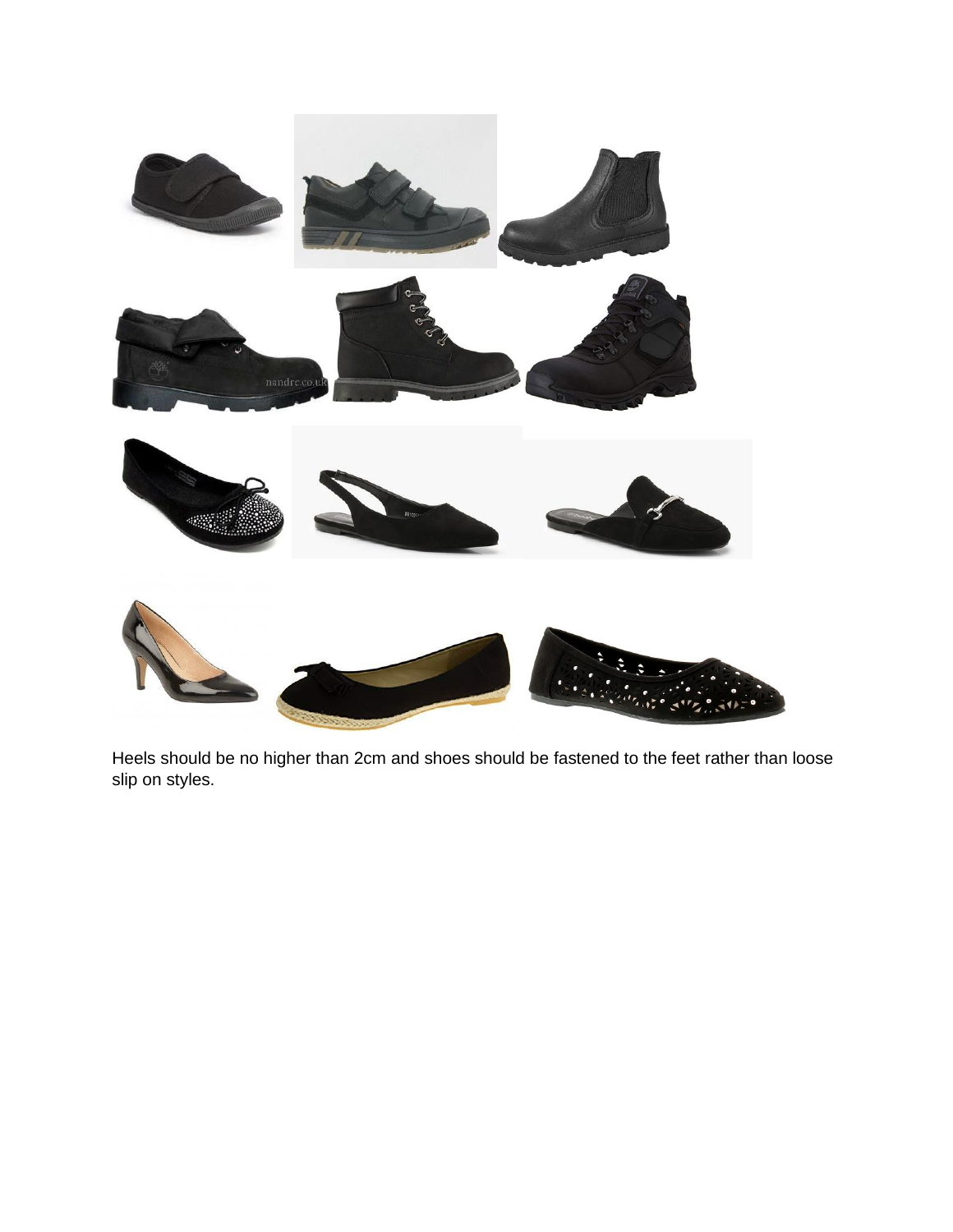# **Coats**

Coats must not have large logos or slogans (a small one on the chest or upper arm is acceptable). Tracksuit tops shells and hoodies (either over the head of zip up) are not allowed as outdoor coats, they also should not be worn underneath another coat. Denim or leather coats are not permitted.

# **Acceptable:**

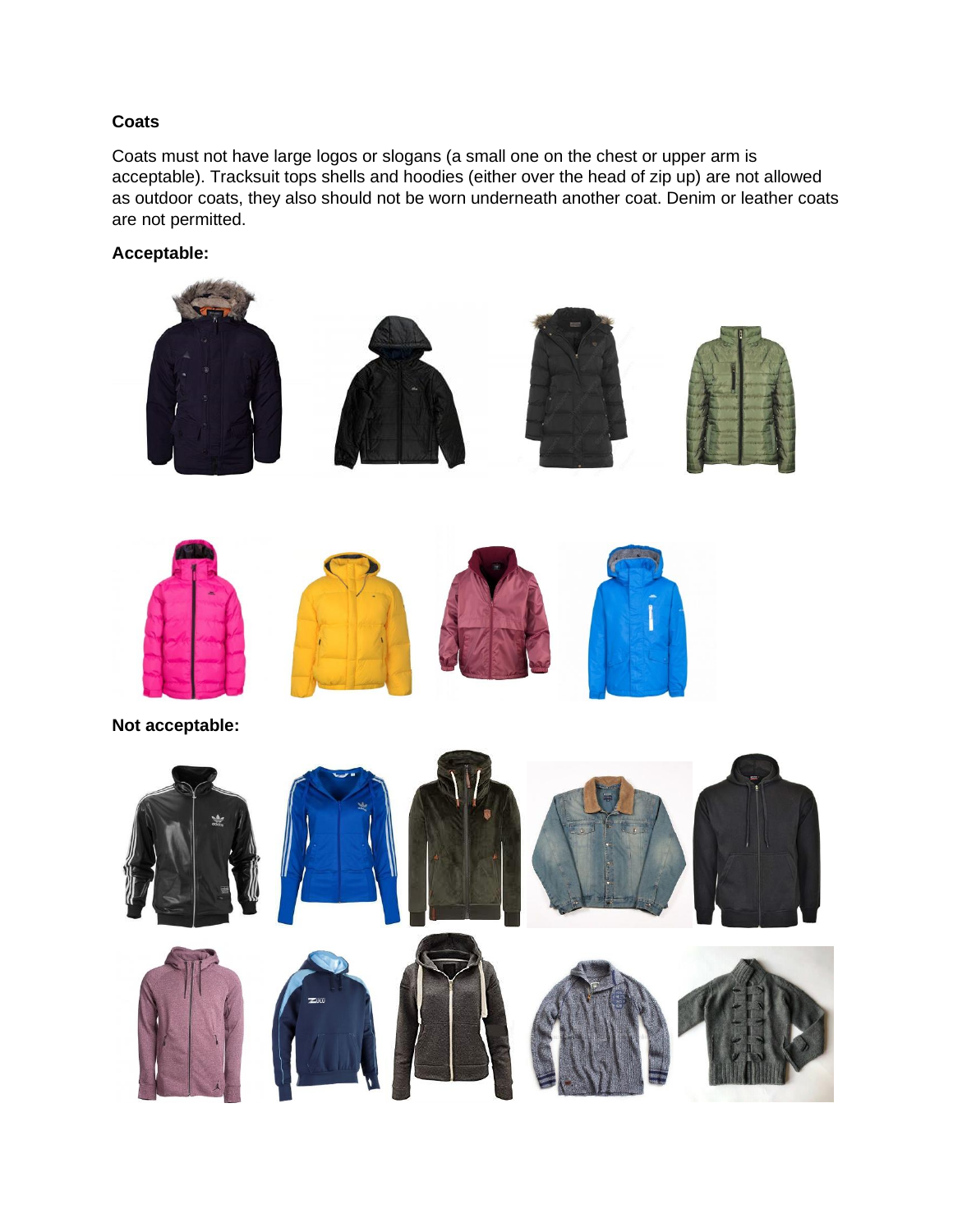### **Summer Uniform in the last term of the year**

Jumpers do not need to be brought into school. If students wish to wear a shirt that does not tuck in, this should be a short fitted variety with a collar and button fastening to the neck in the usual way. Normal longer length shirts may be worn tucked in.

Tailored professional style shorts purchased from our supplier may also be worn.



### **Jewellery**

Only one plain ear stud in each ear is permitted. One stud, sleeper or small earring in the lower part of the ear (lobule) per ear is acceptable. No rings are allowed. Stretcher or flesh ring style earrings must be flesh coloured and flat to the ear.

#### **Hair**

Extreme hair styles including tram lines or unnatural colours are not permitted – hair length should be a minimum of a "number 2" in length. Fashion hair accessories such as bows or flowers and baseball caps should not be worm.

#### **Makeup**

Nail polish and makeup is **not** permitted in KS3 (Years 7,8,9). At KS4 makeup should be modest – nude and natural colours. Coloured in or painted on brows are not permitted. Nail polish should not be worn.

## **Acceptable in Key Stage 4:**



| <b>Allowed in Key</b><br>Stage 4 | <b>Not allowed</b>       |
|----------------------------------|--------------------------|
| Light foundation                 | <b>Thick Foundation</b>  |
| Cover up                         | Contouring               |
| <b>Setting Powder</b>            | Highlighter              |
| Nude eye colours                 | <b>Bright colours</b>    |
| Mascara                          | <b>False Lashes</b>      |
| Eyebrows - natural               | Eyebrow liners or        |
| shape and colour                 | gels                     |
|                                  | Eyeliner                 |
|                                  | Lipstick, liner or gloss |